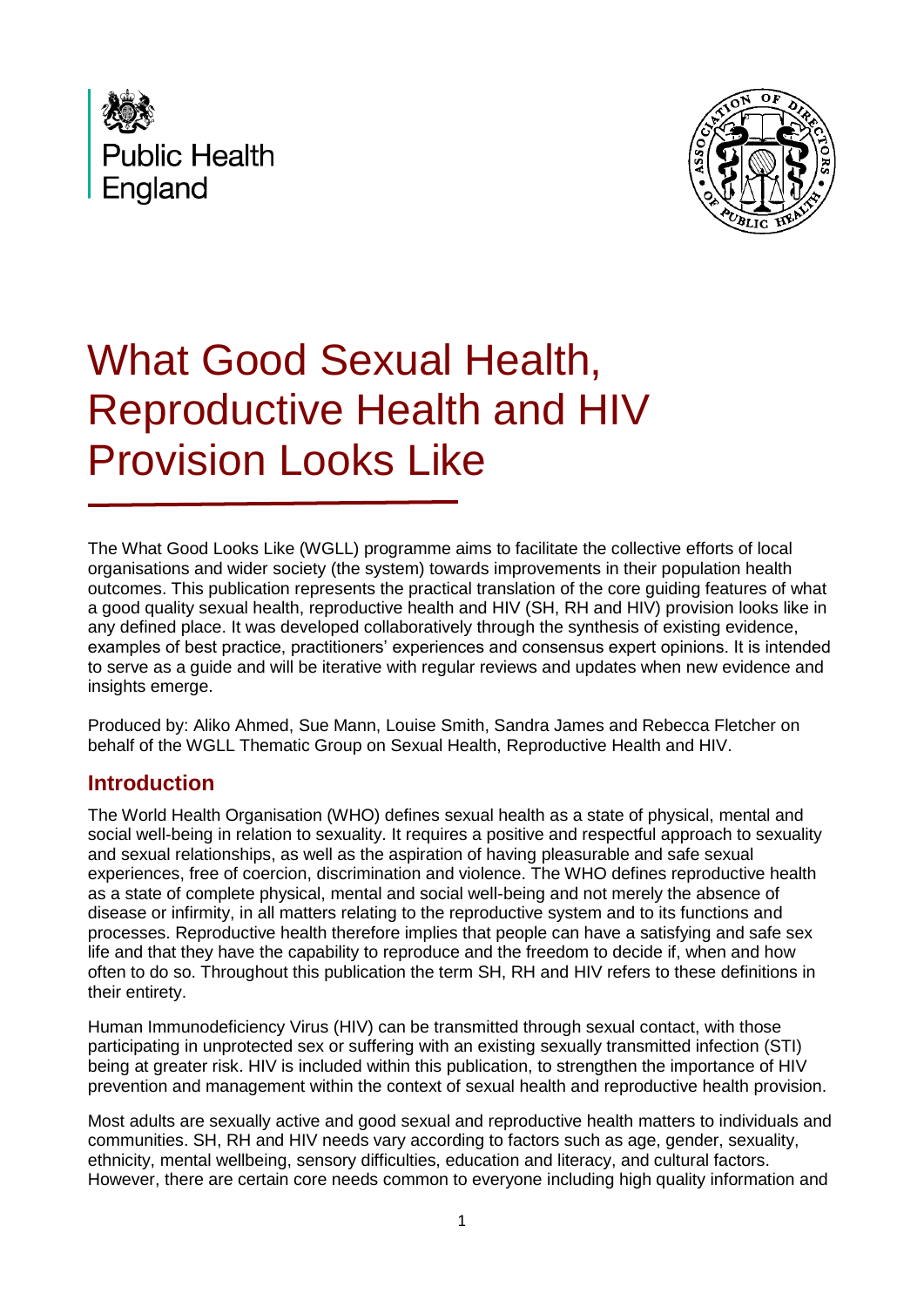education to enable people to make informed decisions, a reduction in stigma and discrimination, and access to high quality services, treatment and interventions.

The WHO formally acknowledges the role of behavioural interventions in improving sexual and reproductive health, and highlights the importance of making every contact count regarding sexual health. Local action should address the capability, opportunity and motivation to support people in the actions they need to take, and it is recommended that behavioural science frameworks help to drive coordinated system improvement.

The consequences of poor SH and RH are preventable and include unplanned pregnancies, infections including HIV, cervical and other genital cancers, pelvic inflammatory disease and infertility, psychological consequences, stigma, and poorer educational, social and economic opportunities. There are notable inequalities in access and outcomes in relation to SH, RH and HIV, which must be addressed if meaningful improvements in population outcomes are to be achieved.

## **Context**

The National Survey of Sexual Attitudes and Lifestyles (NATSAL) data for Great Britain show an increase in the numbers of sexual partners an individual has, with the latest survey reporting an average of 12 partners for men, and 8 partners for women. In 2018, there were around 448,000 diagnoses of STI's made in England, an increase of 5% from 2017. The numbers of new diagnoses of HIV continue to fall, including a decline in late diagnoses and a decline in diagnoses among gay, bisexual and other men who have sex with men. Teenage conceptions have reduced dramatically and in 2016 were at the lowest rate in England since comparative statistics were first produced in 1969. According to the NATSAL study only about half of all pregnancies were reported to be actively planned.

A responsive and supportive SH, RH and HIV system will respond to the following issues:

#### **Start Well**

- Young people experience higher rates of poor sexual and reproductive health. STI's are more common and teenage pregnancies are more likely to result in poorer outcomes for mother and child
- Sexual violence and exploitation can happen at any age, but being forced to have sex against your will is more common at younger age
- Children and young people need to be equipped with the information and skills to develop healthy and enjoyable relationships as they grow up. Parents, carers and schools are key to this. Young people often describe their relationship and sex education as inadequate
- Social norms are of importance; young people may believe if they are not sexually active they will be rejected by their peers, who they believe to be more sexually active

#### **Live Well**

- People are living longer and are expecting to remain sexually active for longer
- Most women will spend up to 30 years of their life trying to avoid an unplanned pregnancy, but will want to maximise the health of any pregnancy they choose to have, making preconception advice and access to effective contraceptive services critical for all regardless of age, socioeconomic status and ethnicity
- Over the last 10 years abortion rates have been decreasing for women under 25 years but increasing for women aged 30 years and over
- Diagnosed cases of gonorrhoea and syphilis continue to rise; this is of concern given the recent emergence of extensively drug resistant Neisseria gonorrhoea and cases of congenital syphilis
- It is increasingly common for people to find sexual partners online and the impact of this on SH, RH and HIV is yet to be clearly understood.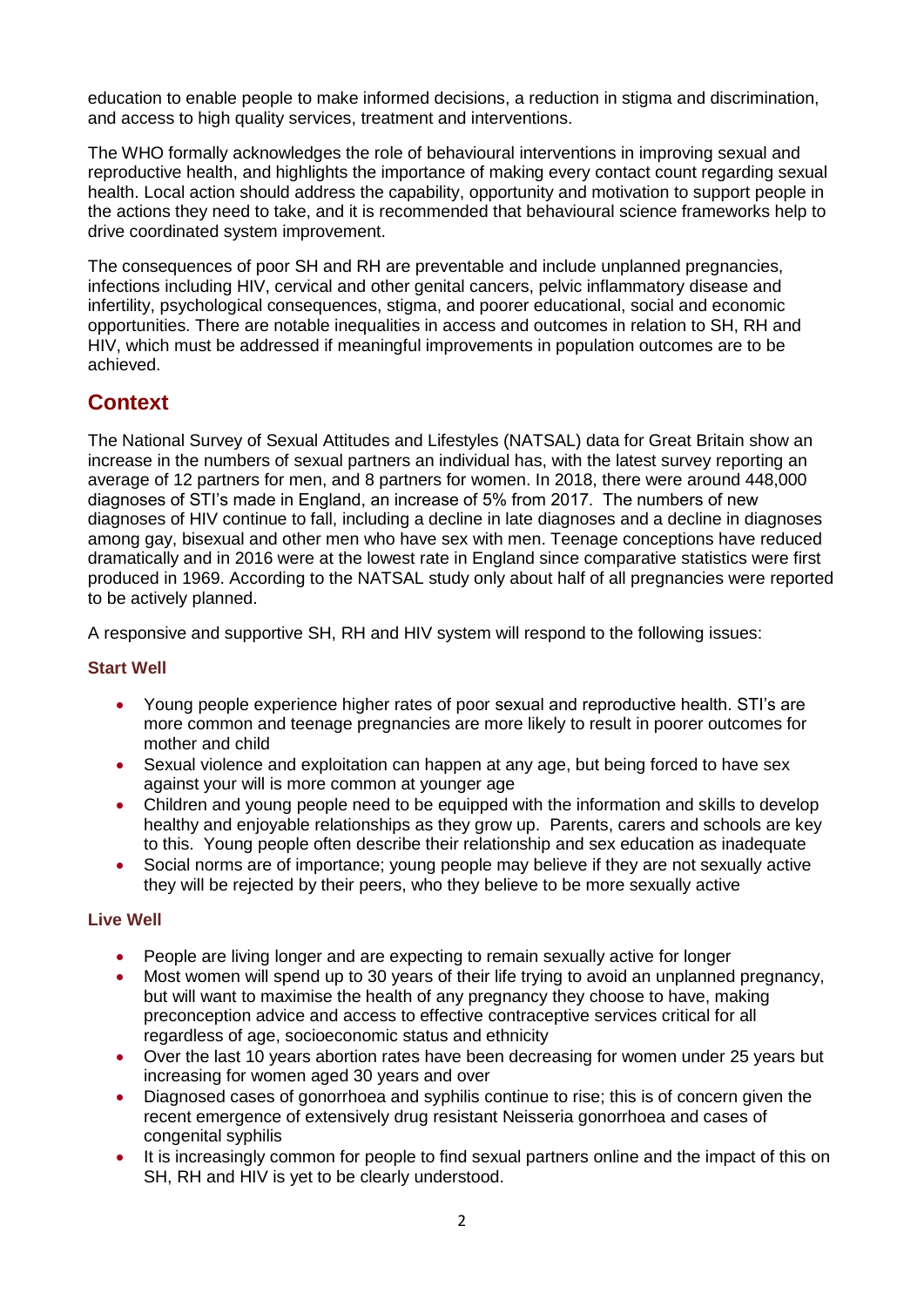#### **Age Well**

- Specific issues (natural decline in fertility, change in long term partners) place a continued need for tailored prevention advice and access to effective contraception for older people
- Although the frequency and range of sexual practices might decrease with age, many people continue to have sex into older age
- For both sexually active men and women low sexual function is associated with increasing age, with about a quarter of 55-74-year olds reporting sexual issues

#### **Groups most impacted**

- The impact of STIs remains greatest in young people aged 15 to 24 years and in certain minority ethnic groups, and gay, bisexual and other men who have sex with men (MSM). HIV continues to be concentrated among MSM and black African men and women
- People experiencing poverty or social exclusion are disproportionately affected by SH, RH and HIV problems
- Poor reproductive health outcomes are more likely in women who may already be experiencing disadvantage; for example, women from black and minority ethnic (BAME) groups, younger women from higher levels of deprivation, lesbian, gay, bisexual and transgender (LGBT) women and women with a body mass index (BMI) above 30

## **Vision**

Our vision is to improve outcomes, and reduce inequalities, in SH, RH and HIV for local people and communities. This will be achieved by strengthening a coordinated system-wide approach to reducing the adverse consequences of poor sexual and reproductive health, including sexually transmitted infections and unplanned pregnancies, and to reduce stigma and discrimination. Local systems will support individuals and communities, irrespective of background and circumstance, to make informed choices and to develop safe, healthy, enjoyable and consensual sexual relationships.

## **Key features of what good looks like for sexual health, reproductive health and HIV provision**

#### **Successful System Leadership**

The local 'system' should be well defined, to take a full view of the responsibilities for population level improvements in SH, RH & HIV which sit with Local Authorities (public health, social care, education, leisure) the NHS and voluntary sector organisations An effective local system will:

- have identifiable leadership and governance that supports local decision making, informed by evidence and population need, whilst considering inequalities and cost-effectiveness
- have a clear, shared strategic vision and goals that are agreed by all partners
- take a whole system approach which has "buy-in" at all levels and is driven by a local SH, RH and HIV network, strategy group or board. This should draw on local expertise with all members understanding their role
- demonstrate how they are putting patient and public voices at the centre of the development of services and interventions
- have clear governance that is transparent, accountable, co-owned, and understood by all partners
- work together across organisational boundaries to develop and support consistent and coherent services and pathways in response to population need
- demonstrate how partners work together to understand local trends and emerging issues eg. Chemsex (using drugs to enhance sexual experience and reduce inhibitions) and how this informs action
- understand unmet demand within the population and seeks to address this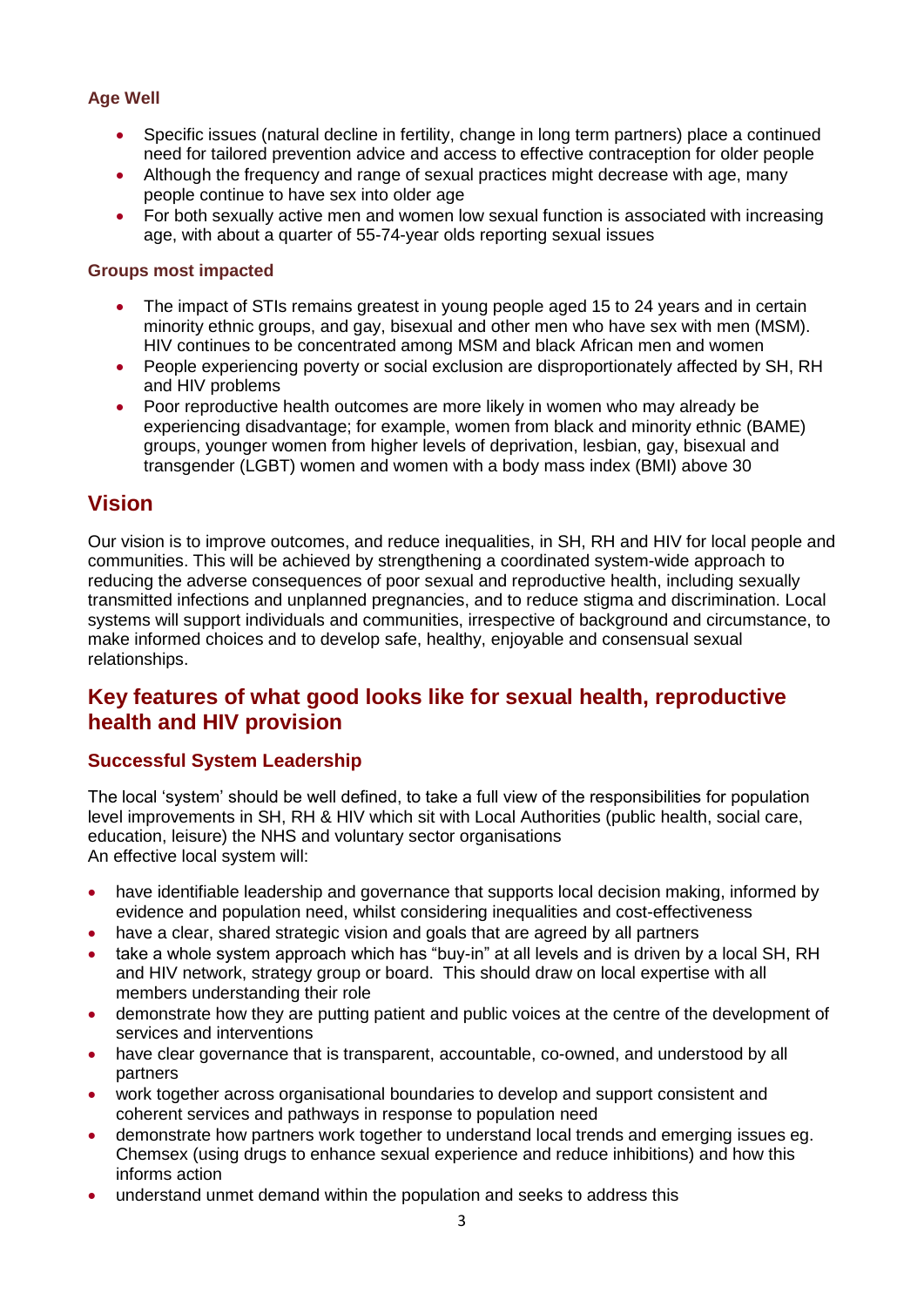- recognise the distinct responsibilities of separate organisation and works across organisational boundaries to achieve a "whole system approach" to developing integrated and cost-effective SH, RH and HIV services and pathways in response to identified population need
- agree shared local outcomes and indicators and is responsible for monitoring progress
- support the development of new local models of care across primary, secondary, voluntary and other sectors through collaboration
- ensure a "whole system approach" when rises in any STI are observed/suspected; using early alerts, sharing resources and having a commitment to partnership working with the aim to protect those with or at risk from the consequences of the infections

#### **Building Individual and Community Resilience**

The local system will work together to:

- support the delivery high quality relationships and sex education in schools, or other education or young peoples' settings, in line with current legislation to support young people to make informed choices
- evidence that key populations are prioritised in local SH, RH and HIV strategies
- support and evaluate initiatives across the local system which focus on enhancing individual and community resilience and promoting self-care
- ensure that all local work, including campaigns and materials, is evidence based and targeted to local need
- provide information and messages that are accurate, up to date, and accessible to all; delivered through channels tailored to the target audience
- support parents, carers and young people to; understand the role of consent and the risks of non-consensual sex, recognise the characteristics of a healthy relationship, understand the risks associated with exploitation online, and know where to seek help
- work across the wider system to address barriers to accessing services. This will include identifying the issues that prevent people from seeking help
- address stigma and work together to make everyone, including professionals, more comfortable in discussing SH, RH and HIV
- address harmful cultural norms regarding sex and relationships at a local level, to contribute to wider societal shift in perception
- support people of all ages and backgrounds to have a positive approach to sexuality and sexual relationships

#### **Safe and Effective Practice (including services)**

Practice (including services) must be **safe:**

- ensure delivery in accordance with current standards and regulations
- demonstrate commitment to the local development and maintenance of an appropriately skilled workforce (generalists and specialists)
- put safeguarding young people and vulnerable adults at the heart of delivery. This includes working with the wider safeguarding system, and considering Child Sexual Exploitation, domestic abuse, coercive relationships, and other safeguarding concerns. Staff should be trained to be able to respond to these issues safely and effectively
- maintain client confidentiality, handling all personal information with care and in accordance with [recommended standards for confidentiality](https://www.fsrh.org/standards-and-guidance/documents/clinical-standards-service-standards-confidentiality/)

Practice (including services) must be **evidence-based:**

- developed on evidence-based guidance (see Supporting Evidence) that recognises the three key areas of safety, effectiveness and patient experience
- maintain a focus on primary prevention including the use of condoms and effective contraception and the *delivery of vaccinations* (including HPV and Hepatitis B as indicated)
- ensure new areas of innovation are identified, implemented where appropriate and evaluated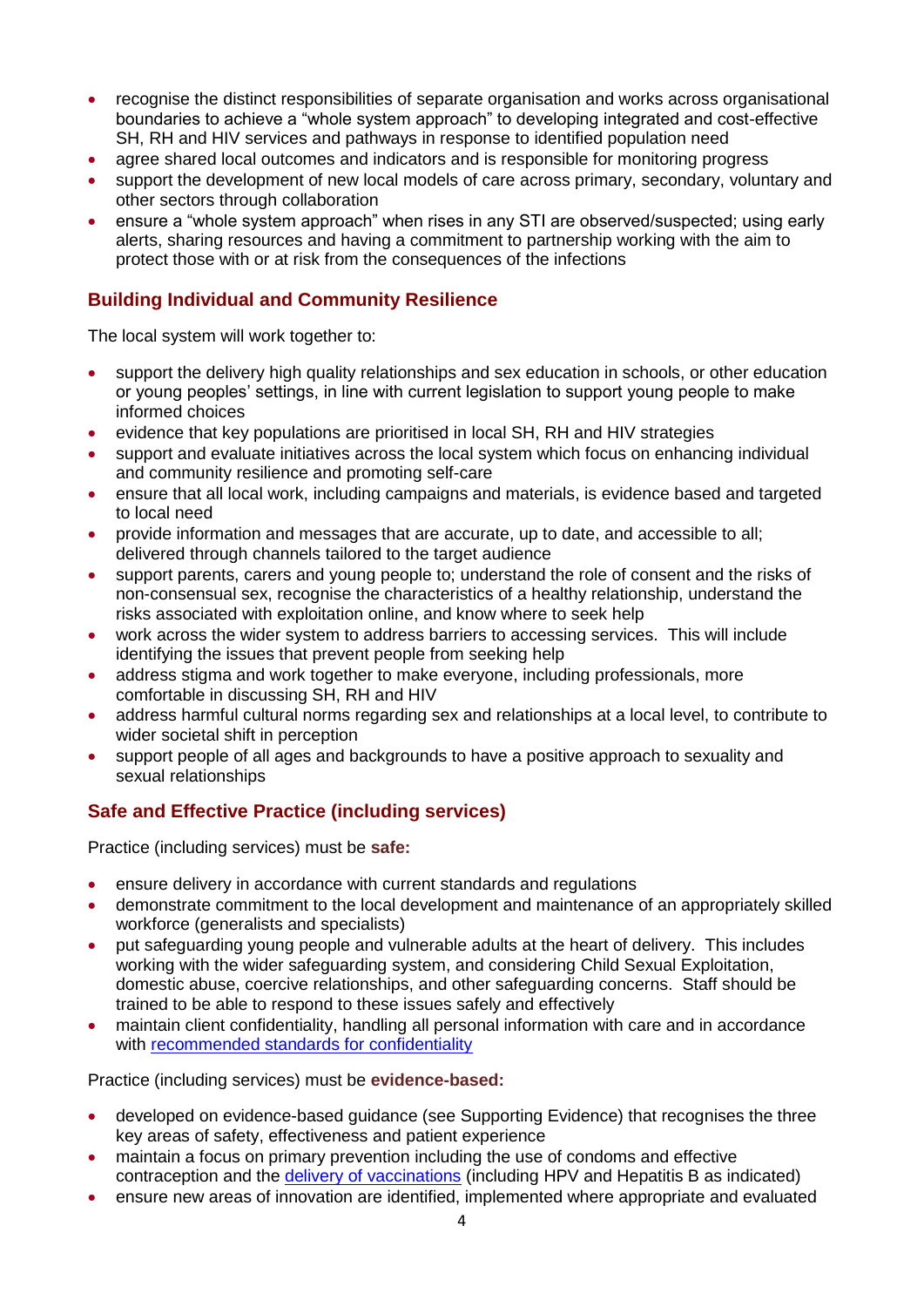- offer appropriate digital technologies to support access to services and information
- implement evidence-based interventions and new models of service delivery which are flexed to meet the needs of key groups

Practice (including services) must **put patient experience at their centre:**

- open access (without referral and irrespective of geographical location) to testing, diagnosis and treatment services which are free at point of delivery
- open access to a full range of contraceptive choice and timely preconception advice regardless of service type or location
- specialist services working to support the wider system including primary care services, education, health promotion services, and the voluntary sector (prevention and health improvement approaches)
- utilise patient feedback to develop and improve practice and service provision on a continual basis

#### **Promoting Equity**

- the local system uses population health data and service data to identify inequalities in access and uptake of services across the local system and to maximise effectiveness of resources
- delivery and evaluation of targeted work to address inequalities in SH, RH and HIV, with a focus on key populations and appropriately targeted services to meet their needs
- key populations are engaged in the development and delivery of strategies to improve SH, RH and HIV, and in the evaluation and development of local services

## **Links for further information**

A wealth of evidence-based guidance, for further information, is available at the following sites:

- National Institute of Health and Care Excellence [www.nice.org.uk](http://www.nice.org.uk/)
- Faculty of Sexual and Reproductive Healthcare [www.fsrh.org](http://www.fsrh.org/)
- British HIV Association [www.bhiva.org](http://www.bhiva.org/)
- British Association for Sexual Health and HIV [www.bashh.org](http://www.bashh.org/)
- Public Health England [www.gov.uk/government/organisations/public-health-england](http://www.gov.uk/government/organisations/public-health-england)
- The National Survey of Sexual Attitudes and Lifestyles (NATSAL) [www.natsal.ac.uk](http://www.natsal.ac.uk/)